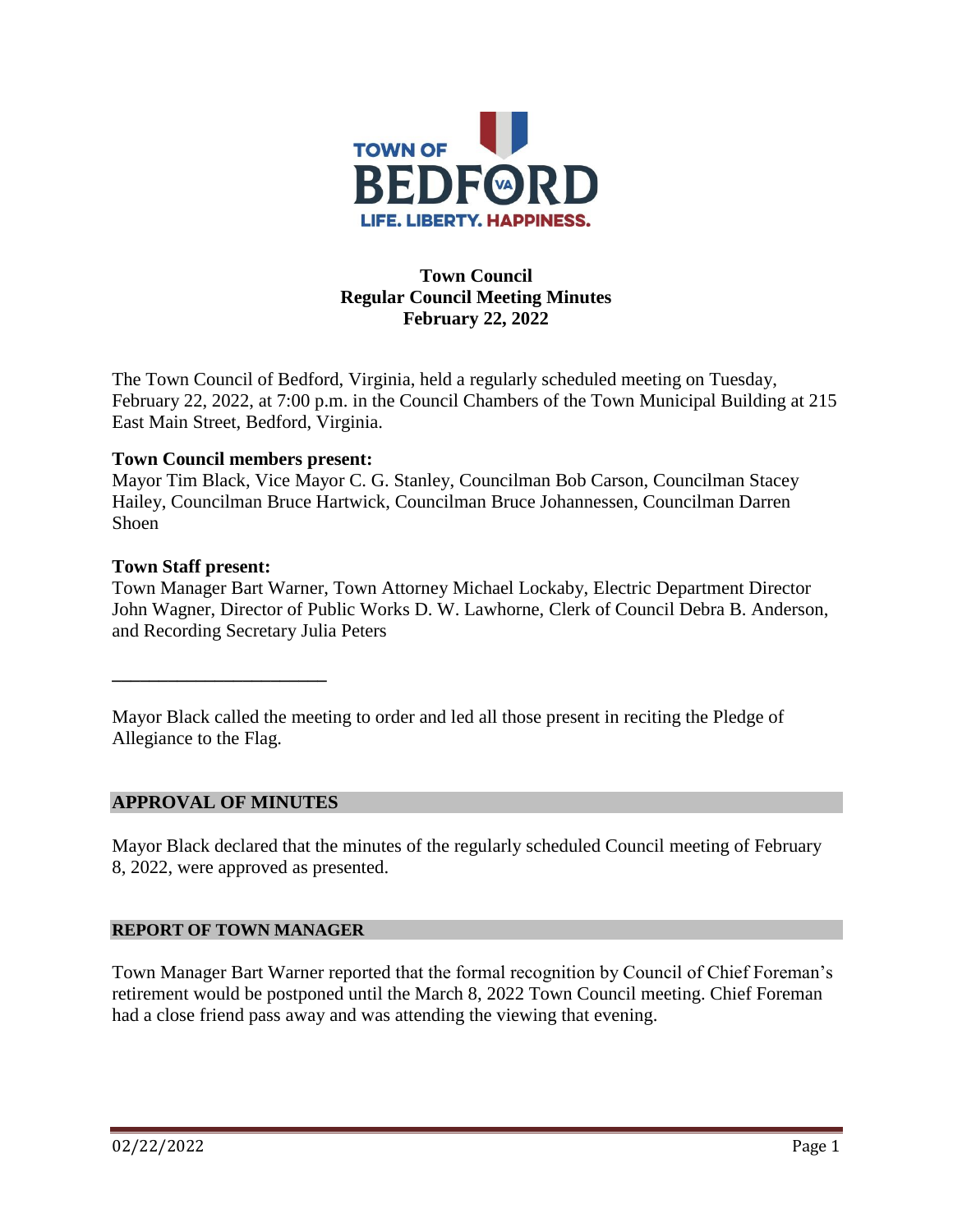### **APPEARANCES BEFORE COUNCIL**

# **Cherie Whitehurst, 1310 Vistarama Lane, Bedford, VA**

Ms. Whitehurst addressed the Council and noted that according to this year's Virginia Department of Education report, there were 1,560 students being home-schooled in Bedford County. Of that number, 173 were being home-schooled for religious reasons. The per pupil expenditure for this year was over \$10,000, so they were losing a tremendous amount of revenue because parents were making the decision not to send their children to Bedford County public schools. Several years ago, the student enrollment at Liberty High School was 1,039 students. This past fall, the student enrollment was 713. This was a difference of 326 students and to put it into perspective, it was as if the whole senior class and half of the junior class were gone. When the student enrollment is that low, it is hard to offer the same courses and extracurricular programs that sister high schools have. When the City of Bedford reverted to a Town status, the General Assembly allowed Bedford County Public Schools to use the Town's lesser local composite index for 15 years. Since the 2013-2014 budget, Bedford County Public Schools has been receiving \$6 million in added state funding. In just a few years, the reversion money will go away and there will be a \$6 million shortfall for each subsequent year. The District 7 School Board member seat was recently vacated and the School Board will be appointing a replacement on March 3, 2022. With the declining enrollment and the future \$6 million shortfall, they will need a District 7 School Board member who knows the community, understands the issues, and who can help problem-solve. She would like to serve her community in this role and she would appreciate Council's support. She grew up in Bedford, attended the Bedford Primary School in the 1960's, graduated from Liberty High School, her children graduated from Liberty High School and her grandson will be hopefully attending a school in District 7 in the Fall. Besides the school finance issues, there are other areas that she would like to support as the District 7 School Board member. These areas included career and technology education, school libraries, the fine arts program, school nurses, and alternative education. For the last several years, the textbook monies have been used for technology, which is not a bad thing. However, the problem is that teachers have not had the curriculum to go with the Chrome books and the technology. It is very hard on teachers to be out there surfing the web trying to find resources. They do not get paid enough to spend those extra hours doing this, so they need to be equipped with appropriate curriculum so they can teach their lessons. Strengthening partnerships with community organizations are also very important, such as the YMCA, Bower Center, and CVCC. Listening to the community voices is important too, and ensuring that all community members feel valued and are treated with respect and dignity. She would like to be at the table with the other School Board members, representing the many voices in District 7, which includes a large portion of the Town of Bedford.

### **COUNCIL COMMENTS**

Mayor Black thanked Ms. Whitehurst for her comments and thought it was a very important time for the community with the upcoming appointment of the school board member for District 7. District 7 encompasses about half of the Town of Bedford and it is incumbent upon Council to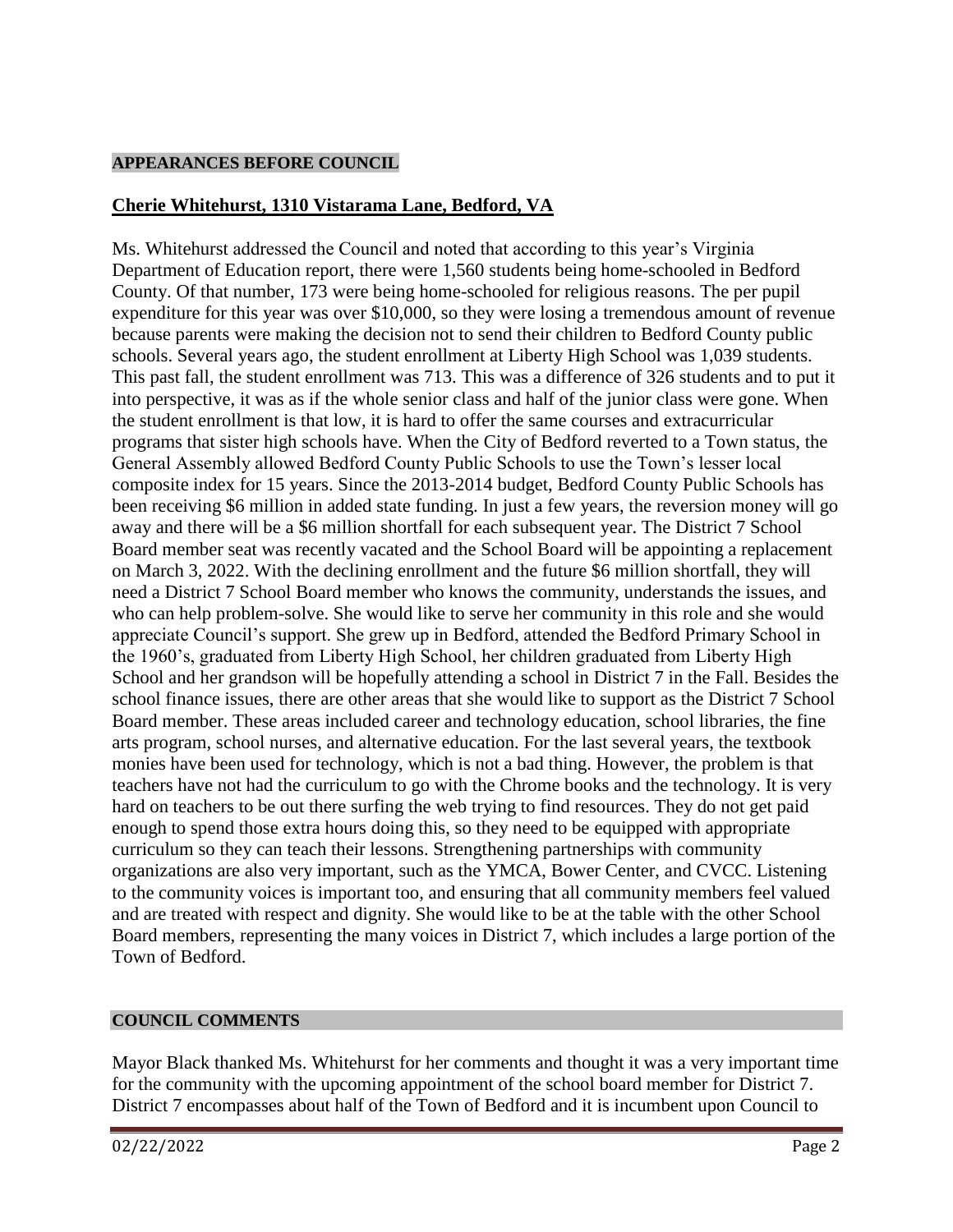know what is going on and to make sure a good representative is appointed. He thanked Martin Leamy for his six years of service as the District 7 school board representative. He has known Ms. Whitehurst since he was a kid growing up with her brothers. He knows her character, she is well educated with a Bachelor Degree in Elementary Education from James Madison University. She also has a Masters Degree in Education and a Doctorate Degree in Education Leadership. She has spent most of her career in Bedford County Public Schools beginning as a teacher, then an assistant principal and has served in all three zones in leadership roles. She served as the Deputy Superintendent of Bedford County Public Schools and there is no one more experienced than Ms. Whitehurst. He noted that he gave all Council members a copy of her resume' and said she is doing this for all the right reasons. She is a servant at heart, and wants what is best for the students, the parents, staff, and community. He has no reservation about supporting Ms. Whitehurst for the District 7 seat on the school board.

Councilman Carson said he just retired from the school system and had to meet with school officials on different issues and has previously spoken with Ms. Whitehurst. He is concerned about the school system, especially about losing good experienced teachers and what it would take to get the schools back up to par. In some areas, students are hurting and as much as there is a need for virtual learning, it is not serving its purpose, in his opinion. He sees students in and around his neighbourhood that should be excelling and they are falling back. He thinks some of it has to do with the parents not stepping up to make sure the students get their work done at home. He has known Ms. Whitehurst for a long time and any board dealing with educational curricula for students should have experienced educators on-board. Ms. Whitehurst has his full support and he hopes she will get the position. She is certainly well-qualified for it and he is glad to see her getting back into the system because she has too much to offer.

Councilman Shoen said that as an attorney, he has dealt with the school system on different issues and Ms. Whitehurst has always been there to help, which he appreciated. Her qualifications speak for themselves and there is no question she is well-qualified.

Councilman Hailey noted that the Covid pandemic has really put a strain on the school board and the students. He has known Ms. Whitehurst for the last 12 years and she has been a great asset to the school system. She taught his wife in school, has been a principal, and a deputy superintendent of schools. She has more qualifications than the average person and the kids need to be back on track with learning so they can understand the current world. He thought Ms. Whitehurst would bring a lot to the table and she has 100 percent of his support.

Vice Mayor Stanley remarked that Ms. Whitehurst somehow tolerated both of his sons in school and echoed what other Council members have already said. He does not know of anyone else who is more qualified than Ms. Whitehurst. He had reviewed her resume' which speaks for itself and he is glad to see she wants to give back and serve her community. With the declining enrollment, he feels there is something not right somewhere and she has his full support and if there was anything he could do to help, she could let him know.

Councilman Johannessen stated that he has worked in economic development for many years and the one thing that employers always ask about is the educational system in the area. It is the most important thing to them. If they are going to settle in the area, they want to know that the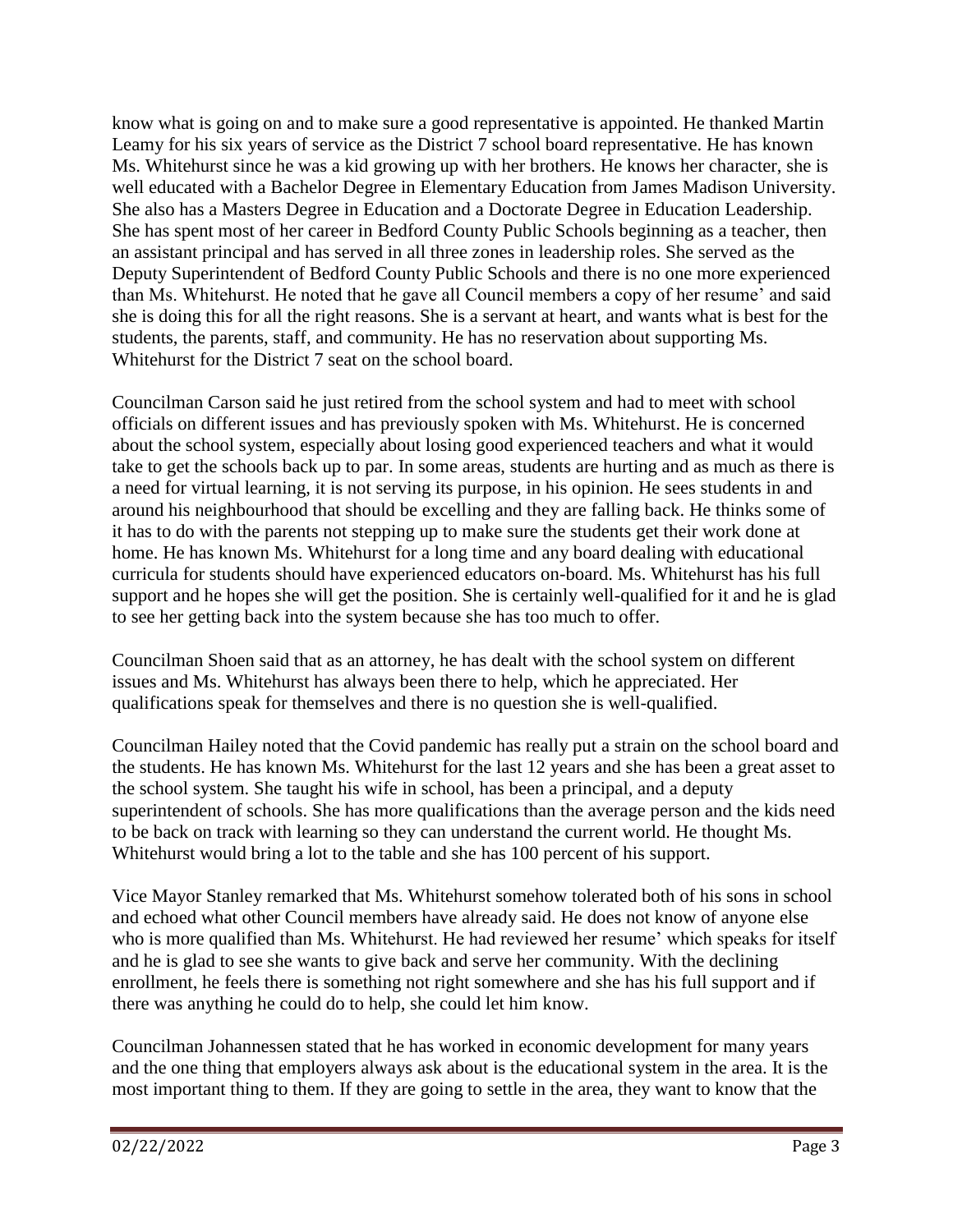schools are top-notch, not only for their own kids' education, but also for those of their employees. It is critical that school board members understand education and he has heard from townspeople how much they appreciate Ms. Whitehurst, and Council will support her any way it can.

Councilman Hartwick said he had given Ms. Whitehurst a call and asked her questions and her answers hit the nail on the head with expanded answers. Experience aside, she also demonstrated a wealth of knowledge, a willingness to make the community better, cares about the students and wants to make sure Bedford has a better workforce for good paying jobs in the future. He thanked her for running and said she had his full support. He also stated she could look up the poem from Teddy Roosevelt entitled "The Man in the Arena". It is a poem that will give some encouragement regardless of what happens.

## **REPORT OF COUNCIL COMMITTEES**

None.

### **REVISIONS TO AGENDA**

The Proclamation for F. Todd Foreman was moved to the March 8, 2022 Council meeting.

### **PUBLIC HEARINGS**

None.

### **CONSENT AGENDA**

None.

### **OLD BUSINESS**

None.

### **NEW BUSINESS**

Mayor Black read Closed Session pursuant to Section 2.2-3711 (a) (3) of the Code of Virginia of 1950, as amended, for the acquisition or disposition of publicly held real property, where discussion in an open meeting would adversely affect the bargaining position.

Mr. Hailey moved, seconded by Mr. Hartwick, to enter into closed session.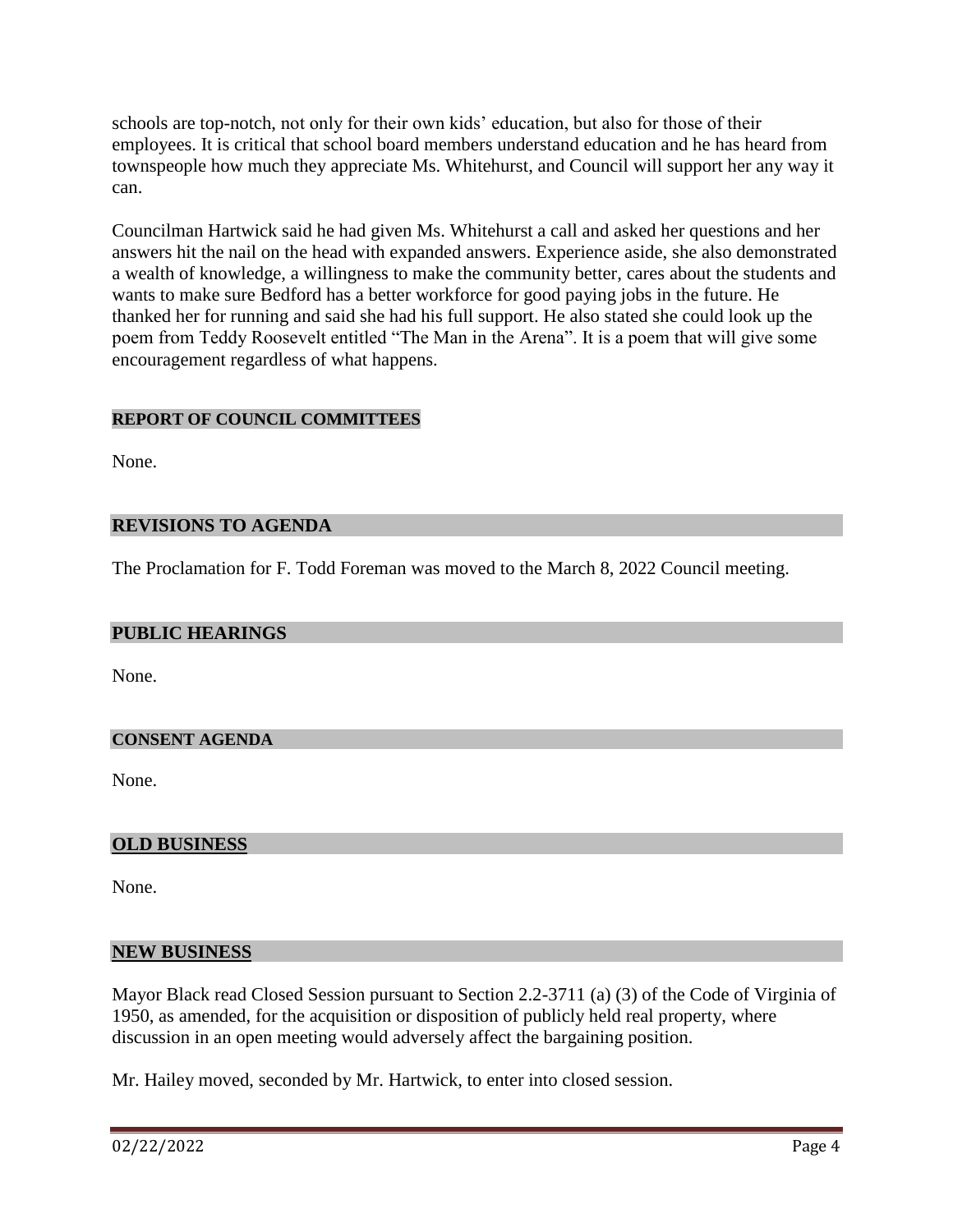Voted upon and carried by the following roll call vote.

| Councilman Carson      | aye |
|------------------------|-----|
| Councilman Hailey      | aye |
| Councilman Hartwick    | aye |
| Councilman Johannessen | aye |
| Councilman Shoen       | aye |
| Councilman Stanley     | aye |
| Mayor Black            | aye |

The motion carried with seven members voting aye.

Council adjourned into closed session at 7:17 p.m.

Mr. Warner noted there were two specific items to be discussed. Mr. Warner, Mr. Wagner, and Mr. Lockaby remained present for the first item of the closed session.

Mr. Wagner departed the closed session at 7:50 p.m. while Council members, Mr. Warner, and Mr. Lockaby continued the closed session for the second item of discussion.

Council reconvened into open session at 8:04 p.m.

The Recording Secretary read aloud the following resolution.

**BE IT RESOLVED** that the Council of the Town of Bedford hereby certifies that (1) only public business matters lawfully exempted from open meeting requirements by Virginia law were discussed in the closed meeting to which this certification resolution applies, and (2) only such public business matters as were identified in the motion convening the closed meeting were heard, discussed, or considered by the Council.

On a motion by Councilman Hartwick, seconded by Councilman Hailey, voted upon and carried by a roll call vote, Council adopted the resolution. The roll call vote follows.

| aye |
|-----|
| aye |
| aye |
| aye |
| aye |
| aye |
| aye |
|     |

The motion carried with seven members voting aye.